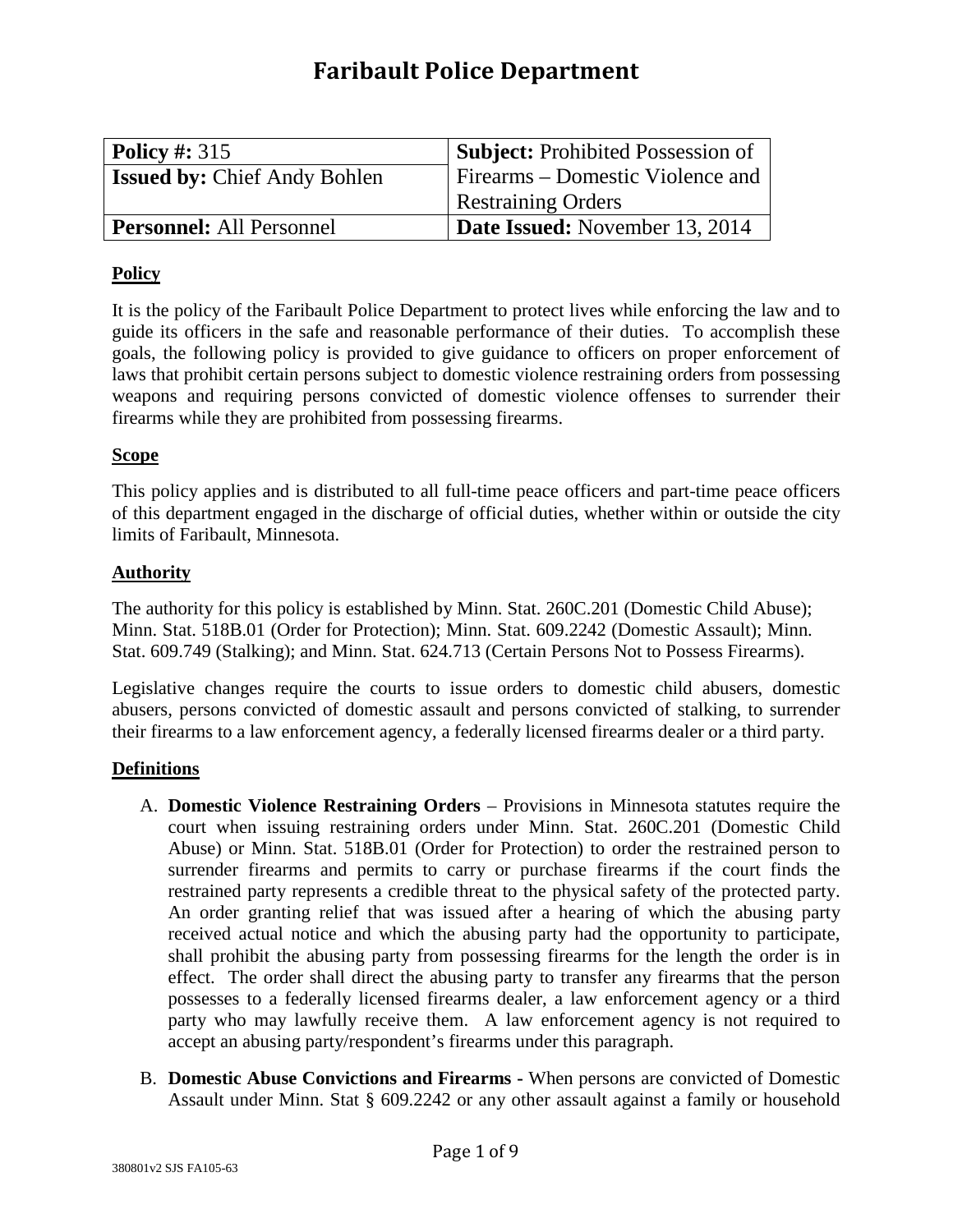member (includes Assault 1, Assault 2, Assault 3, Assault 5, Domestic Assault Strangulation) or are convicted of Stalking under Minn. Stat. § 609.748, the court must order them to transfer any firearms they possess to a federally licensed firearms dealer, a law enforcement agency or a third party who may lawfully receive them. The transfer must occur within 3 business days unless the court finds the defendant is an imminent risk of causing substantial bodily harm to another, in which case the court must order the local law enforcement agency to take immediate possession.

- C. **Authorized Recipients of the Firearms** Defendants may choose to whom they surrender their firearm(s). The statute allows the transfer to: a local enforcement agency, a federally licensed authorized dealer, or a third party who does not reside with the abusing party/defendant.
- D. **Transfers** Within three business days, Defendants must transfer their firearms permanently or temporarily depending on the court order. If the court determines there is an imminent risk, law enforcement will be ordered to take immediate possession of the firearm(s).
- E. **Firearm** The Federal definition of firearm is any weapon (including a starter gun) which will expel a projectile; by means of an explosive or is designed or may be readily converted to do so. Minnesota statutes defines firearm as a gun that discharges shot or a projectile by means of an explosive, a gas, or compressed air Minn. Stat. § 97A.015, subd. 19. Some Minnesota courts have ruled that, under this definition, rifles, shotguns, handguns (both pistols and revolvers), muzzleloaders and BB guns are firearms. However paintball guns are not considered firearms.
- F. **Reasonable Storage Fee** Actual expenses a city incurs for storage of firearms to include the cost of storage space and staff time to process related paperwork. The storage fee should not normally be so high that it exceeds the value of the firearm. Agencies should periodically review their fee schedule to insure their storage fee covers the city's actual costs. Agencies should give consideration to releasing firearm(s) only after the reasonable storage fee is paid.

#### **Procedure**

- A. Intake Procedure Surrendered Firearms:
	- 1. A copy of the Court Order is required prior to accepting the transfer of firearms.
	- 2. The abusing party/respondent must arrange for the transfer within three business days.
	- 3. A law enforcement agency is not required to accept firearms in every situation. Factors to consider might be jurisdiction for any underlying criminal prosecution(s), county of residence for the petitioner and/or respondent. All decisions to reject must be approved by a supervisor.
	- 4. The department may charge a reasonable storage fee for firearms held under the provisions of this policy.
	- 5. Only a licensed peace officer may accept firearms from an abusing party/respondent with the respective court order.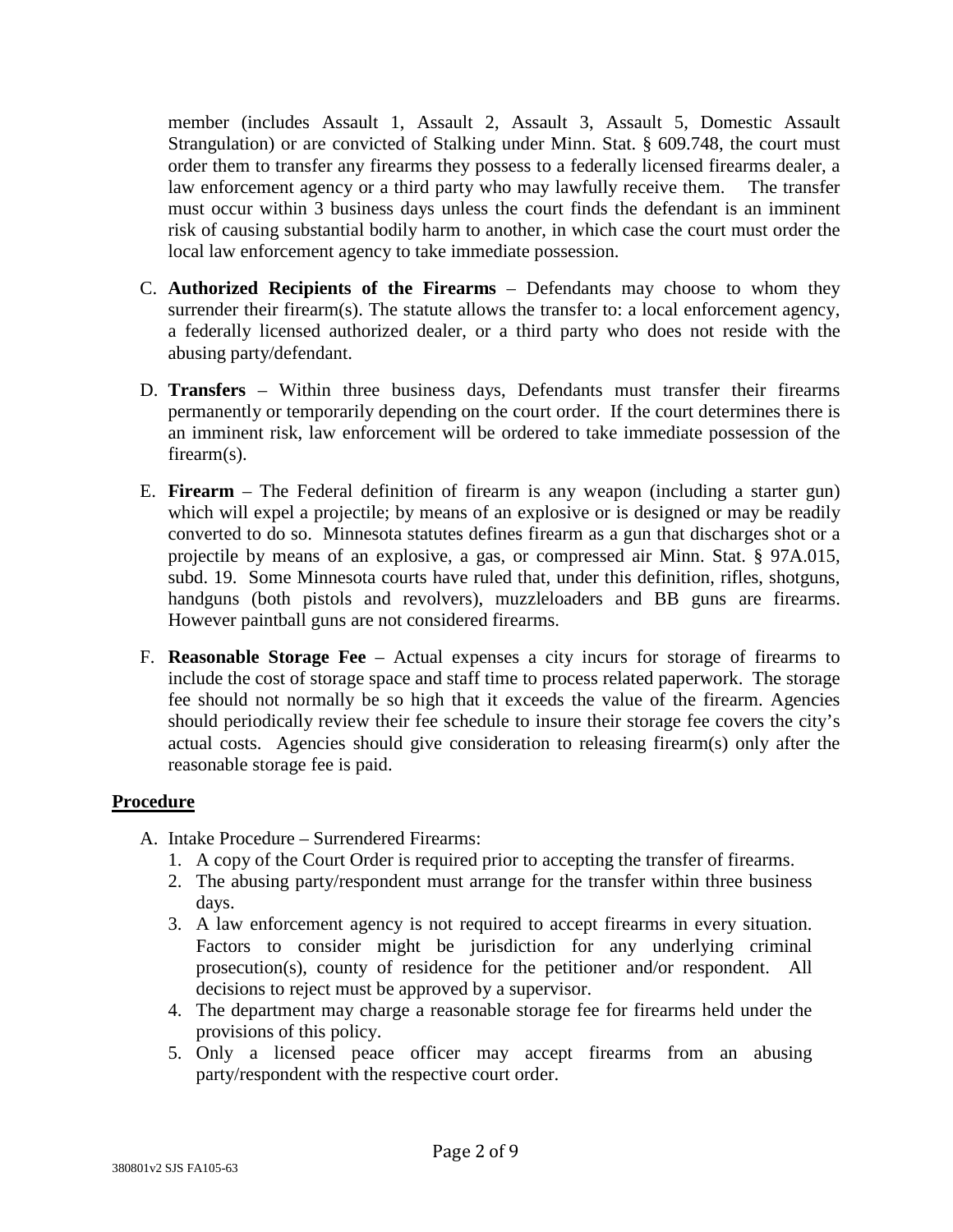- 6. Due to limited storage space at the Faribault Police Department, the party surrendering firearms should be encouraged to seek an eligible third party to receive the firearms if possible
- 7. Surrendered firearms will be received by an officer, by appointment, during regular business hours or at others times at the discretion of the accepting law enforcement agency.
- 8. The party surrendering weapons to a law enforcement agency shall receive instructions on proper procedure for the safe surrender of weapons:
	- a. The party should be directed to not bring firearms into the department but rather comply with specific instructions provided by the law enforcement agency.
	- b. When directed, the firearms should be delivered to the law enforcement agency enclosed in a carrying case for firearms.
		- i. The firearms must be completely contained in gun cases made expressly for that purpose.
		- ii. The cases must be zipped, buckled, tied or otherwise fastened, with no portion of the firearm exposed.
	- c. All firearms must be unloaded. This means having no shell or cartridge in the chamber of the firearm or in any magazine attached to the firearms.
	- d. Caps must be removed from a percussion muzzle loading firearm or have the flash pan cleaned of powder from a flint locked muzzle loading firearm.
- 9. The receiving officer shall complete the Surrendered Firearms Receipt form (See Appendix A) ensuring the following information is included as required by the Court:
	- a. Whether the firearm(s) is to be temporarily or permanently transferred;
	- b. The defendant's name;
	- c. Date of the transfer to the department;
	- d. Serial number of all surrendered firearms;
	- e. Make of all surrendered firearms;
	- f. Model of all surrendered firearms;
	- g. Brief description and condition of the firearm(s).
- 10. Once completed, a copy of the Surrendered Firearms Receipt form is given to the defendant to file with the Court.
- 11. The receiving officer will make the weapon safe, secure and package the firearm(s) pursuant to Evidence Intake guidelines and protocols. No ammunition will be accepted.
- 12. Property Room personnel will store the surrendered firearm(s) pursuant to Evidence Intake guidelines and protocols.
- 13. Accepting the surrendered firearm(s) gives the department the lawful authority to possess the firearm(s); it does not transfer ownership or title to the department.
- 14. All staff will use due care to preserve the quality and function of the transferred firearm(s).
- B. Immediate Possession of Firearms Imminent Risk Involved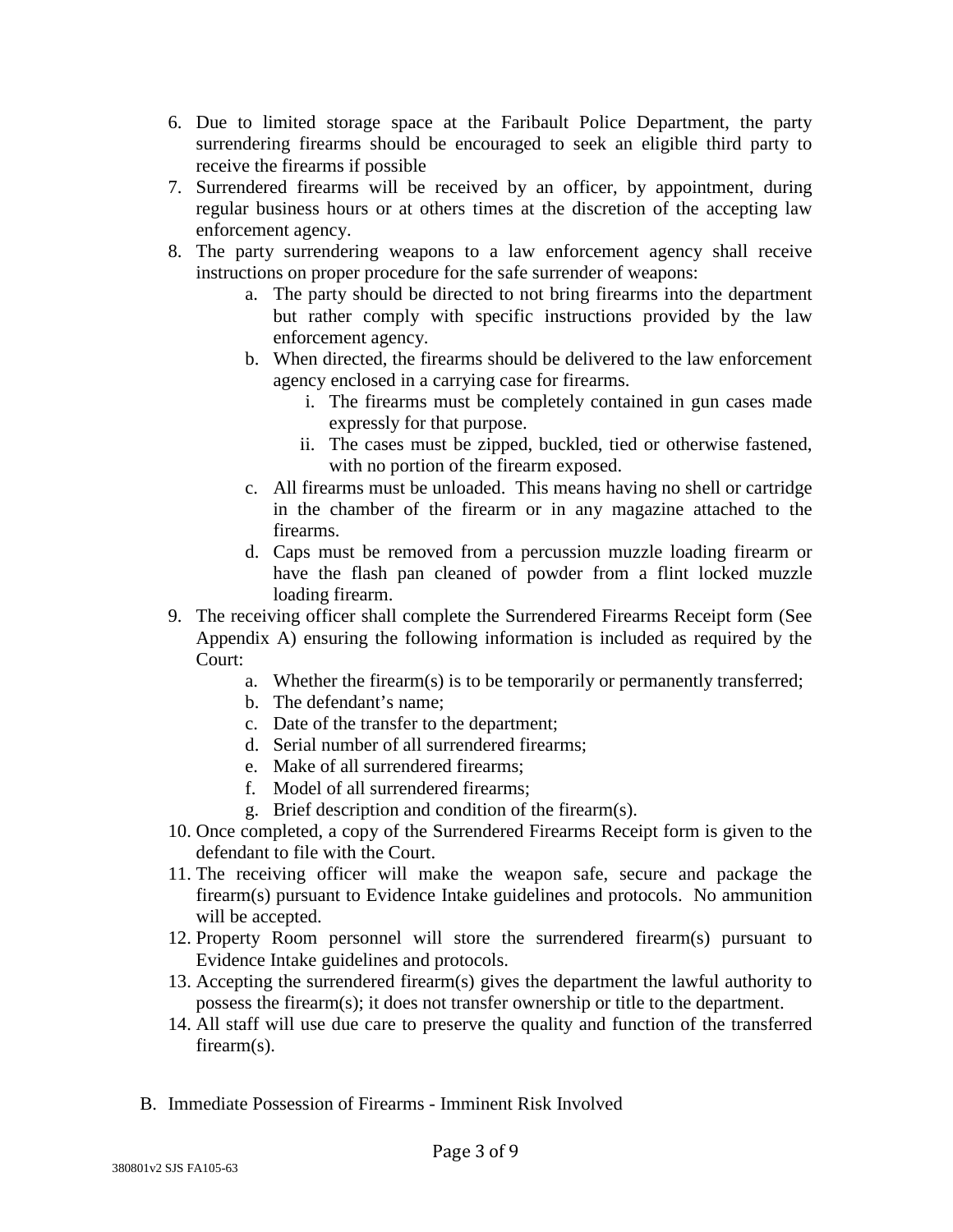- 1. The court may order (See Appendix B) the department to take immediate possession of a defendant's firearm(s).
- 2. A licensed peace officer will be assigned the case and will create a case number. Only a licensed peace officer may accept surrendered firearms from a defendant.
- 3. Due to the risks of firearms being delivered to the department or seized from private residences, the assigned officer will give due consideration to the variety of safety concerns. The assigned officer should initiate contact with the defendant, arranging for the safest means of firearm(s) surrender.
- 4. The difficulties in knowing with certainty the full extent of a defendant's firearms inventory are acknowledged. The assigned officer will attempt to insure the abusing party/respondent complies with the Order. If the abusing party/respondent refuses to comply with the order every effort, including a consent search or possibly seeking a search warrant, will be initiated to ensure the court order is carried out.
- 5. Within three (3) business days of the court ordering the immediate transfer of the firearm(s), defendants may request the transfer of their firearms(s) from the department to a federally licensed firearms dealer or a third party, who may lawfully receive them.
	- a. A licensed peace officer will facilitate the transfer;
	- b. Prior to transfer the officer will require the federally licensed firearm dealer or third party who may lawfully receive them, to complete a Minnesota Uniform Firearm Application/Receipt Permit to Purchase/Transfer;
	- c. Once the application is completed, the department has two business days to file the completed application to purchase/transfer with the respective courts.
- C. Out of Jurisdiction Compliance
	- 1. Notwithstanding a court order to the contrary, police agencies are responsible for the enforcement of firearm surrender orders when the respondent resides in the agency's jurisdiction.
	- 2. When the court orders the firearm(s) must be turned over only to law enforcement, police agencies are only required, notwithstanding a court order to the contrary, to store firearms turned over by defendants/respondents residing within their jurisdiction.
	- 3. Officers tasked with enforcement of a surrender order, when learning the firearm(s) is located in another jurisdiction, will share that information with the pertinent law enforcement agency to aid in the order's enforcement.
	- 4. Officers asked to assist another law enforcement agency with the enforcement of a firearm surrender order shall provide reasonable assistance so as to help aid the order's enforcement.
- D. Return, Abandonment or Forfeiture of Firearms
	- 1. Upon receipt of a court order, the department will return the surrendered firearms(s) to the abusing party/defendant so long as the abusing party/defendant is not otherwise prohibited from possessing firearms under State or Federal law.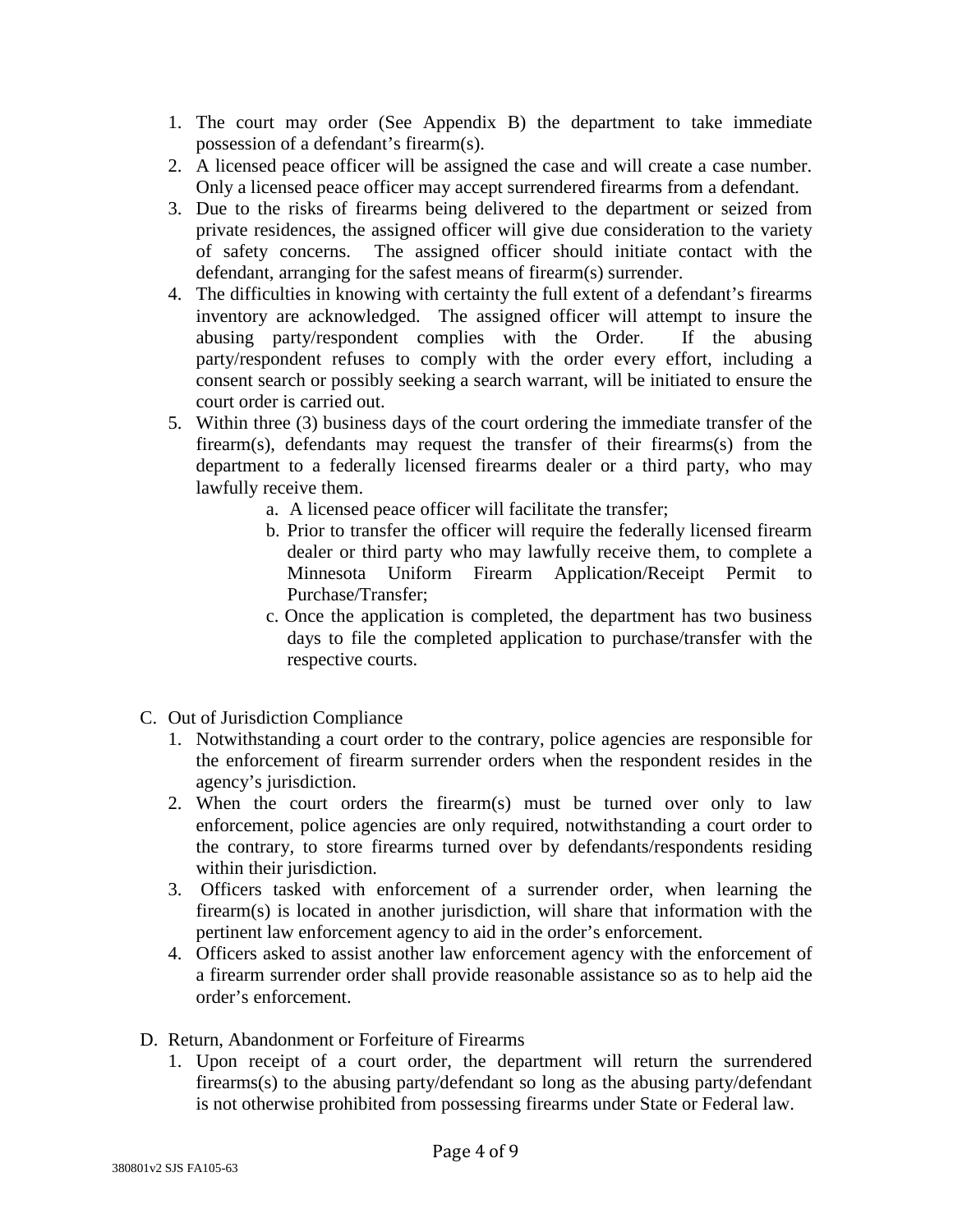- 2. An assigned officer will facilitate the release of the firearms(s) pursuant to the court order, complying with State and Federal law and department protocol.
- 3. On requests to transfer to a third party the assigned officer will conduct a records check to ensure the third party is eligible to receive the firearm(s).
- 4. The assigned officer will have the Defendant inspect the firearm(s) before returning and have the defendant acknowledge the firearms are in the same condition as when turned in, except for reasonable wear and tear including the deterioration of firearms that may occur during prolonged storage periods.
- 5. If a temporarily transferred firearm is abandoned, the department will notify the abusing party/defendant via certified U.S. mail prior to the disposal of the abandoned firearms(s) pursuant to department protocol.
- 6. If the court order indicates that the firearms(s) transfer is permanent, the firearm(s) will not be returned to the Defendant and will be disposed of pursuant to forfeiture and/or department protocol.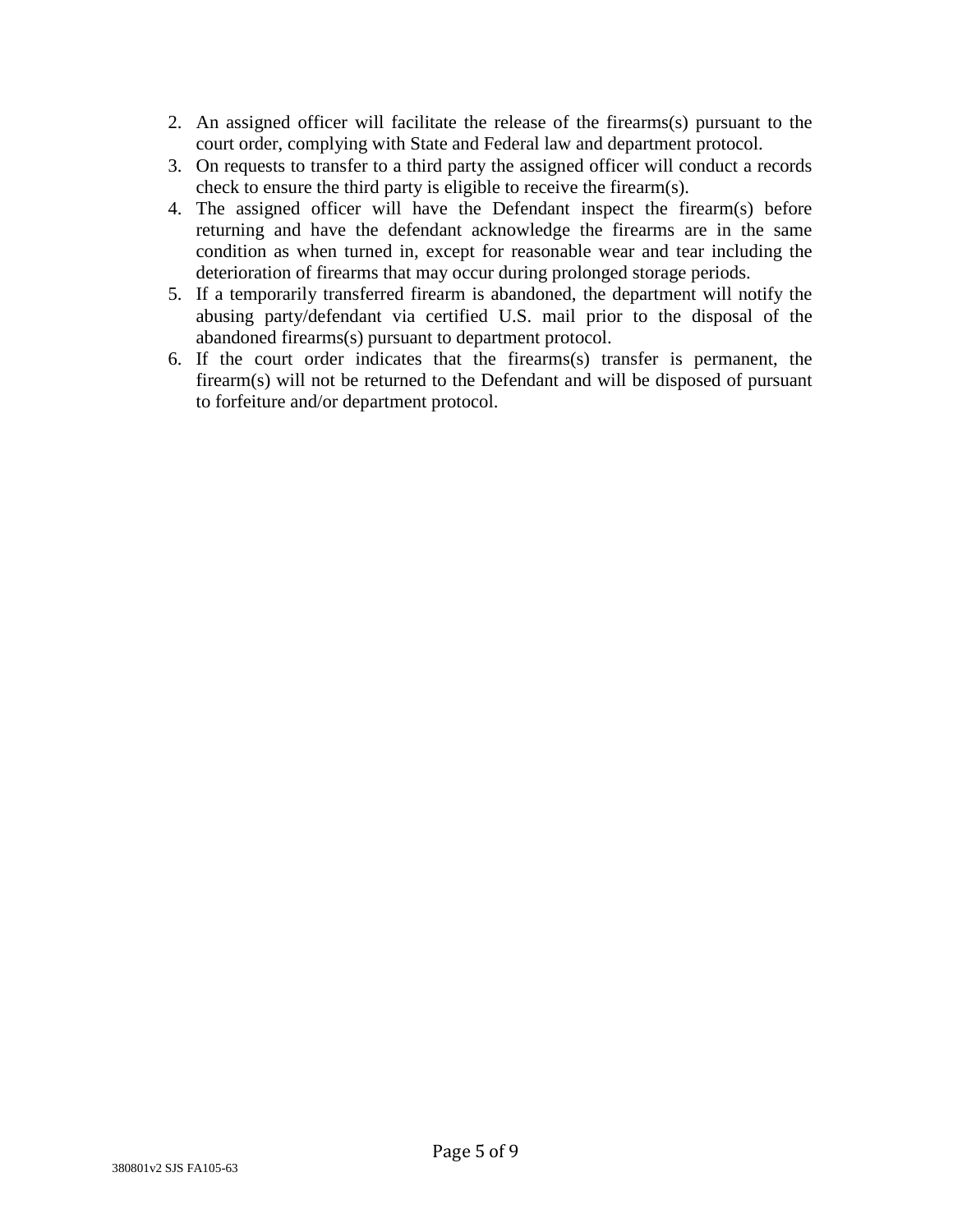## *FARIBAULT POLICE DEPARTMENT*

## PROHIBITED POSSESSION OF FIREARMS

#### **PURSUANT TO COURT ORDER – INTAKE AND RECEIPT**

The authority for this transfer of firearm(s) is established under Minn. Stat. 260C.201 Domestic Child Abuse; Minn. Stat. 518B.01 Order for Protection; Minn. Stat. 609.2242 Domestic Assault; Minn. Stat. 609.749 Stalking; and Minn. Stat. 624.713 Certain Persons Not to Possess Firearms

|                                                                                 |       |        |      | Time of Transfer: |
|---------------------------------------------------------------------------------|-------|--------|------|-------------------|
|                                                                                 | First | Middle | Last | DOB:              |
| <b>FIREARMS TO BE TRANSFERRED (CHECK ONE)</b> TEMPORARILY<br><b>PERMENANTLY</b> |       |        |      |                   |

#### **TRANSFERRED FIREARM(S) DESCRIPTION**

| <b>MAKE</b> | <b>MODEL</b> | <b>CALIBER</b> | <b>SERIAL#</b> |
|-------------|--------------|----------------|----------------|
|             |              |                |                |
|             |              |                |                |
|             |              |                |                |
|             |              |                |                |
|             |              |                |                |
|             |              |                |                |
|             |              |                |                |
|             |              |                |                |
|             |              |                |                |
|             |              |                |                |

|               |       |        | $\overline{\text{DOB}}$ : |       |       |
|---------------|-------|--------|---------------------------|-------|-------|
|               | First | Middle | Last                      |       |       |
|               |       |        |                           |       |       |
| <b>Street</b> |       | City   |                           | State | Zip   |
|               |       |        |                           |       |       |
| Home          |       | Cell   |                           |       | Work  |
|               |       |        |                           |       |       |
|               |       |        |                           |       | Date: |
|               |       |        |                           |       |       |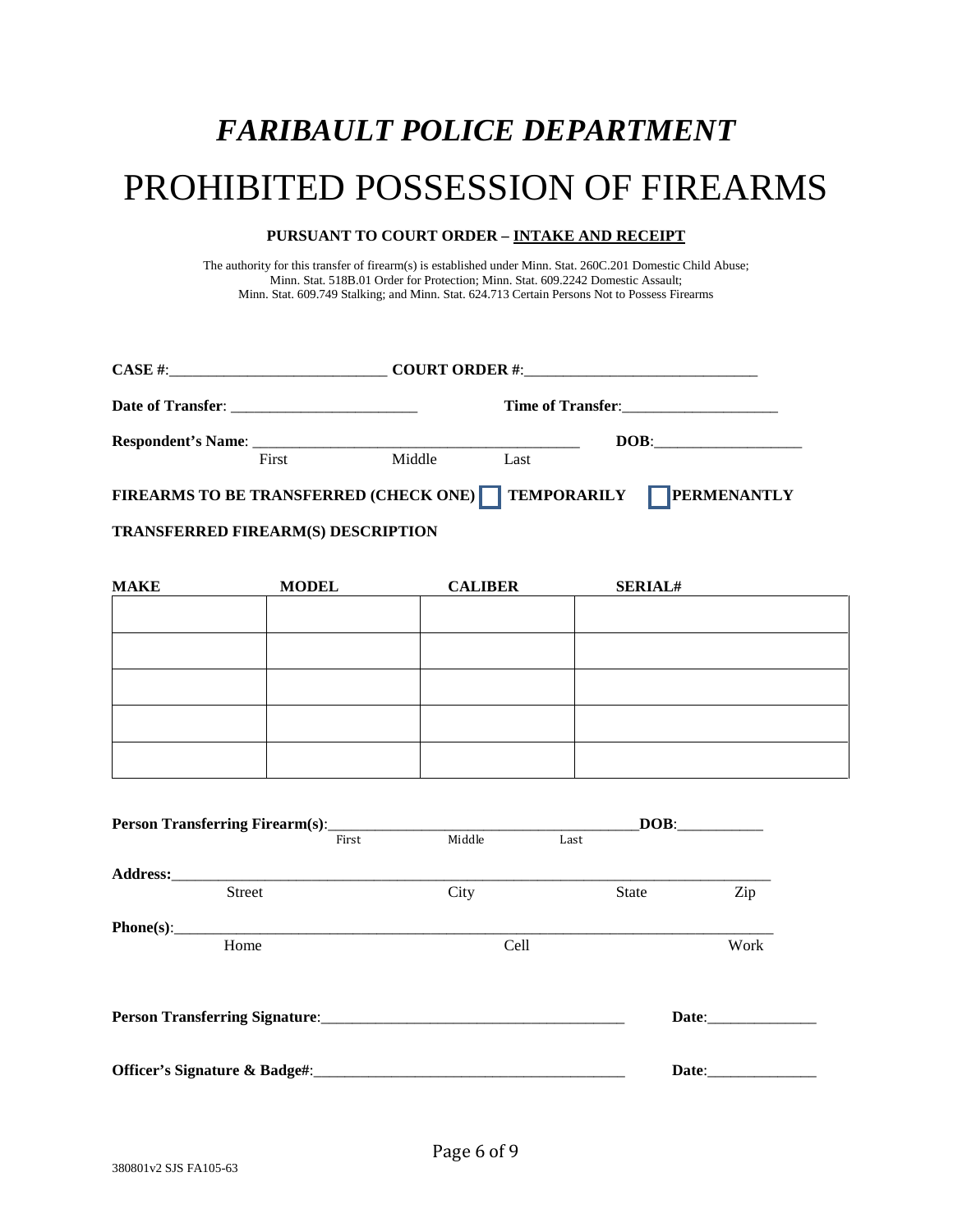## *FARIBAULT POLICE DEPARTMENT*

## PROHIBITED POSSESSION OF FIREARMS

#### **PURSUANT TO COURT ORDER – RELEASE RECEIPT**

The authority for this transfer of firearm(s) is established under Minn. Stat.260C.201 Domestic Child Abuse; Minn. Stat. 518B.01 Order for Protection; Minn. Stat. 609.2242 Domestic Assault; Minn. Stat. 609.749 Stalking; and Minn. Stat. 624.713 Certain Persons Not to Possess Firearms

|                               |                                 |        |                |                | $\mathbf{DOB:}\qquad \qquad \overbrace{\qquad \qquad }$ |  |
|-------------------------------|---------------------------------|--------|----------------|----------------|---------------------------------------------------------|--|
|                               | First                           | Middle | Last           |                |                                                         |  |
|                               | RELEASED FIREARM(S) DESCRIPTION |        |                |                |                                                         |  |
| <b>MAKE</b>                   | <b>MODEL</b>                    |        | <b>CALIBER</b> | <b>SERIAL#</b> |                                                         |  |
|                               |                                 |        |                |                |                                                         |  |
|                               |                                 |        |                |                |                                                         |  |
|                               |                                 |        |                |                |                                                         |  |
|                               |                                 |        |                |                |                                                         |  |
|                               |                                 |        |                |                |                                                         |  |
|                               |                                 |        |                |                |                                                         |  |
|                               |                                 |        |                |                | $\overline{\text{DOB}}$ :                               |  |
|                               | First                           | Middle | Last           |                |                                                         |  |
|                               |                                 |        |                |                |                                                         |  |
|                               | <b>Street</b>                   | City   |                | <b>State</b>   | Zip                                                     |  |
|                               | Phone(s):<br>Home               |        | Cell           |                | Work                                                    |  |
|                               |                                 |        |                |                | Date: 1988                                              |  |
| Officer's Signature & Badge#: |                                 |        |                | Date:          |                                                         |  |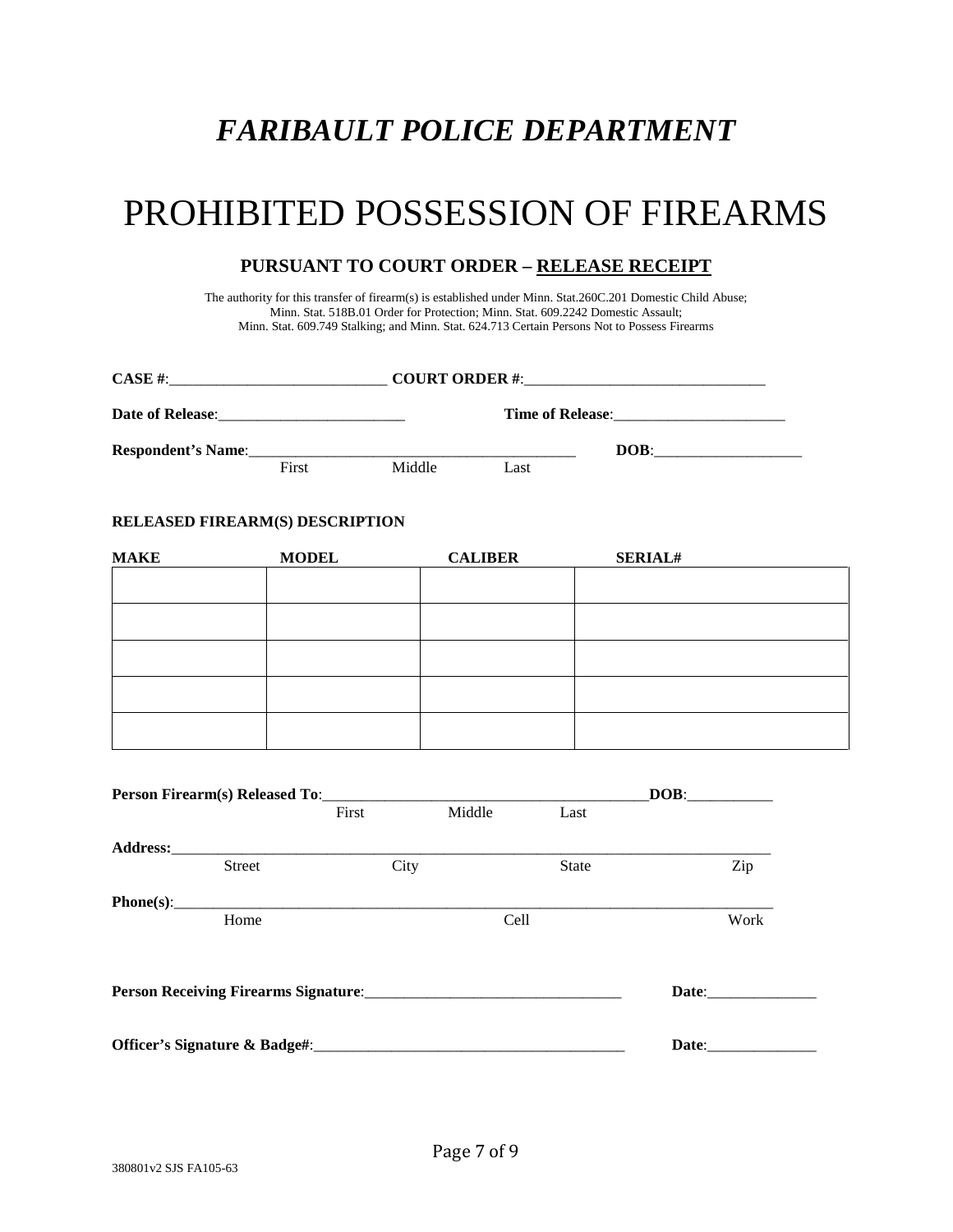| <b>MAKE</b> | <b>MODEL</b> | <b>CALIBER</b> | <b>SERIAL#</b> |
|-------------|--------------|----------------|----------------|
|             |              |                |                |
|             |              |                |                |
|             |              |                |                |
|             |              |                |                |
|             |              |                |                |
|             |              |                |                |
|             |              |                |                |
|             |              |                |                |
|             |              |                |                |
|             |              |                |                |
|             |              |                |                |
|             |              |                |                |
|             |              |                |                |
|             |              |                |                |
|             |              |                |                |
|             |              |                |                |
|             |              |                |                |
|             |              |                |                |
|             |              |                |                |
|             |              |                |                |
|             |              |                |                |
|             |              |                |                |
|             |              |                |                |
|             |              |                |                |
|             |              |                |                |
|             |              |                |                |